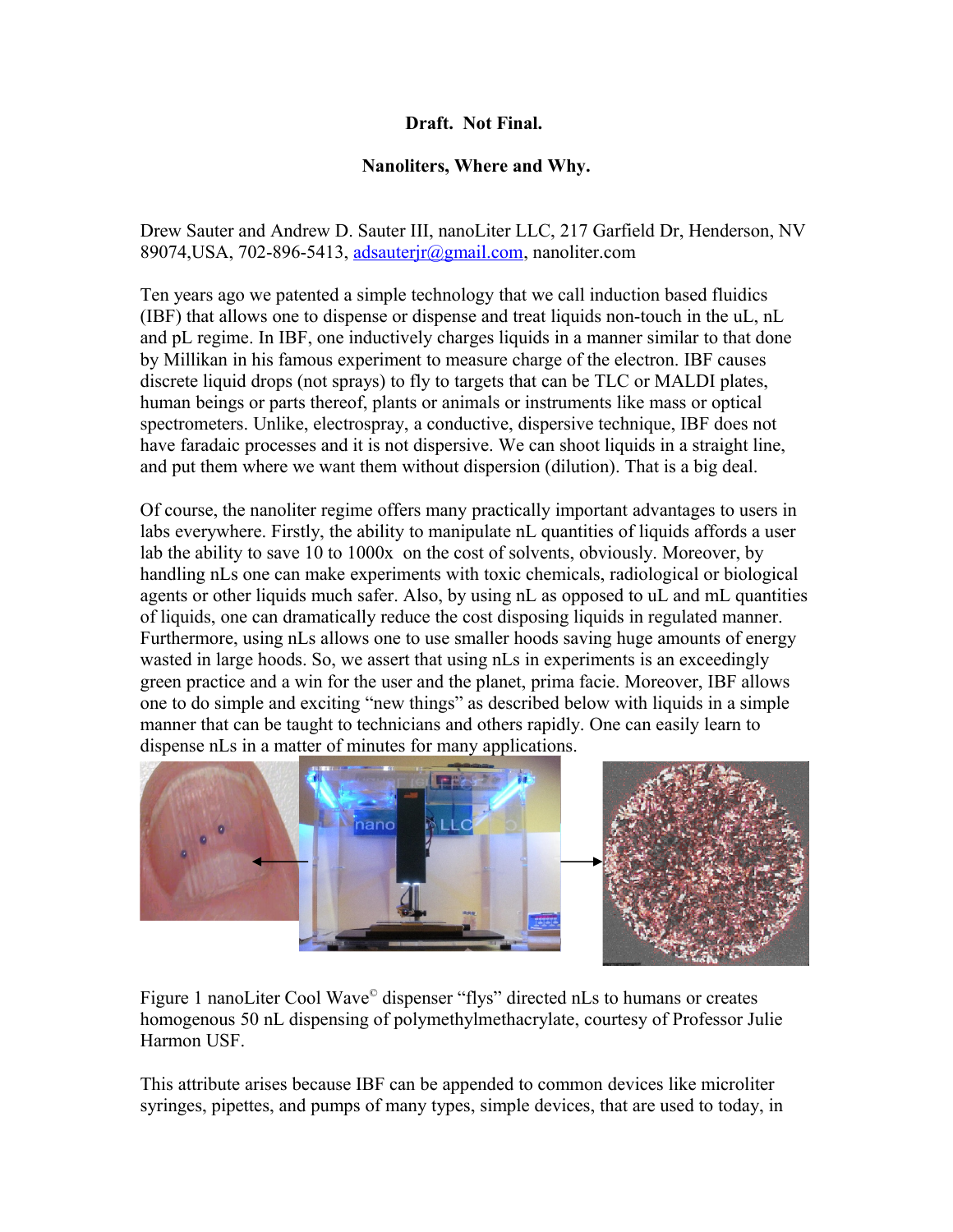every lab in the world. For example, IBF can be used to generate homogenous MALDI depositions that afford a literal 10 to 100x increase in MADLI sensitivity as published in the peer review literature by T. Tu , M. L. Gross and J. Harmon for proteins, peptides and synthetics polymers  $(1,2,3)$ . Or one can use our nanoLiter Cool Wave<sup>®</sup> dispenser to fly liquids to humans, test animals, teeth and even fly viscous liquids up! Alternatively, IBF can be appended to chips or instruments generally considered higher tech and as such IBF has a massive application space in low and high technology applications.

In fact, this year a number of worlds first have been demonstrated using IBF. For example, we reported at LabAutomation 2010, a 384 channel, uL and nL parallel dispensing onto and into MALDI and microtiter tape targets in 1 millisecond, using one source of energy. We believe that this is the fastest technique in the world (4), as we note that the same core IBF device could dispense 1536 or much higher number of channels. Given this attribute, IBF is likely the lowest cost per channel parallel dispensing, SPE, LC technology, as well.



Figure 2. 384 channel parallel 1000 nL and 200 nL dispensed in 1.0 millisecond using an IBF modified Roche 384 Poly-pipettor, patent pending uL/nL tips and nanoLiter Cool Wave<sup>©</sup> electronics and single channel ca. 4, 30 nL liquid depositions (middle) from our nanoLiter Cool Wave© dispenser in Figure 1. Visit nanoliter.com.

At ASMS this year along with Drs. C. Cody and J. Dane of JEOL, we demonstrated that by using nanoliters in our IBF nL pipette tip and a JEOL AccuTOF-DART MS, we showed a 10 to 100 x improvement in detection limits for prescription and drugs of abuse (5).

Also this year, as published by J. Jarecki et al at the University of Wisconsin in ACS Chemical Neuroscience the ability to dispense nanoliters onto single cells and to identify six novel and other proteins was demonstrated (6). This occurred as T. Brewer, C. Szakal, and G. Gillen of NIST published an article where our nL device was used to dispense nLs of the viscous liquid glycerol on top of other chemicals and they showed a 100 to 1000 increase in SIMS sensitivity as published in RCM for cocaine and RDX (7)! And in 2008/9 in the first application of IBF at NIH, it was estimated that in negative ion, linear mode that a 100x increase insensitivity allowed for a never before identified post translationally modified tubulin in actual brain cancer samples!

In fact, in experiments conducted a decade ago we realized and subsequently demonstrated under and R&D agreement for Dr. Bill Davidson\* former Director of R&D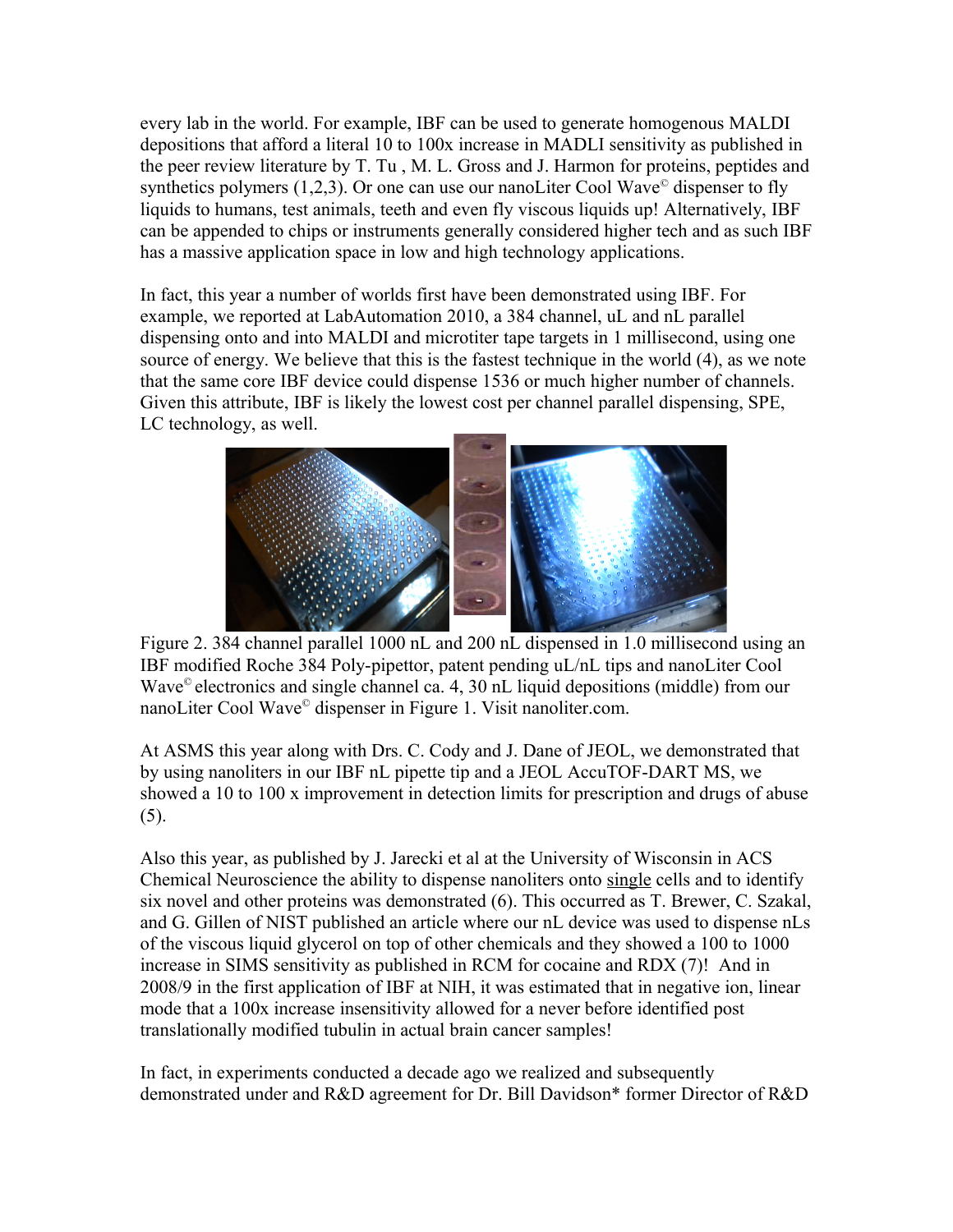of MDS Sciex that IBF could do parallel LC. We also knew that we could increase MALDI sensitivity as very simply, we could make concentrated, homogenous depositions. That is we could make deposits that were nothing but "sweet spots." This was in contrasted to the poor practice often called the dried (or dumb) droplet method. That stated we have been pleasantly surprised at the number of applications showing what we predicted for MALDI being observed for SIMS and DART MS techniques from a simple device, one that could be used for nanoliter pipetting or to help glues things together (like tissue?).

We will report this fall at ASMS's Asilomar meeting, and next year at MSACL, LabAutomation, Pittcon and ASMS why we believe that nL depositions are showing great increases in sensitivity of multiple MS techniques. One major reason that we get what Dr. Chip Cody called "more from less" is due to a number of factors. Perhaps, the most important issue being that we get less ionization suppression by using nLs as opposed to uLs. This is probably because as Drs. X. Fan and K. Murray have shown in their ASMS 2009 poster that showed femtosecond analysis of MALDI laser plumes, one can create many particles and other "stuff" in a mushroom cloud when blasting deposits with lasers (8). These entities are very large, as are drops, ion clusters produced in these experiments and probably destroy the analytical ion of interest in a number of ways. We speculate then that nL depositions yield more product ion as compared to uL deposition as there's less analytical ion destruction. That is, in using nLs, we have more analytical ions that are as Karas put it "lucky survivors." Of course, it is more complicated than that, but we are amazed at how many ions we apparently produce across techniques using nLs. It is a very counter intuitive result, but very real.

In conclusion, we see IBF as an intelligent way to handle liquids. IBF could eventually exist in most labs in the world just as microliter syringes, pipettes and pumps do today. IBF is a simple, green technology that can allow every lab in the world the ability to manipulate in a very cost effective manner, 3 more orders of magnitude of liquids easily. IBF empowers users to do exciting "new things" that are also green as it saves precious samples (evidence) and money on expensive chemicals and laboratory energy.

\* We were saddened to learn that Dr. Bill Davidson passed recently. Bill was in our estimation for many years the single best scientist, businessman, in the world.

1. Tu, T., Sauter Jr., A.D.; Sauter III, A.D and Gross, M.L., Improving Intensity and Sensitivity of MALDI Signals by Nanoliter Volume Spotting, poster session presented at ASMS 2007, Indianapolis, IN, June 2007. *Journal of the American Society of Mass Spectroscopy* 2008, 19, 1086-1090

2. Brent Hilker, Kevin J. Clifford, Andrew D. Sauter Jr, Andrew D. Sauter III, and Julie P. Harmon,. Measuring Charge For The Real Time Induction Based Fluidic MALDI Dispense Event Verification and Nanoliter Volume Determination, *Journal of the American Society of Mass Spectroscopy,* June 2009.

3. Hilker, B.; Clifford, K. J.; Sauter Jr., A.D.; Sauter III, A.D.; Gauthier, T.; Harmon, J.P. Electric Field Enhanced Sample Preparation for Synthetic Polymer MALDI-TOF Mass